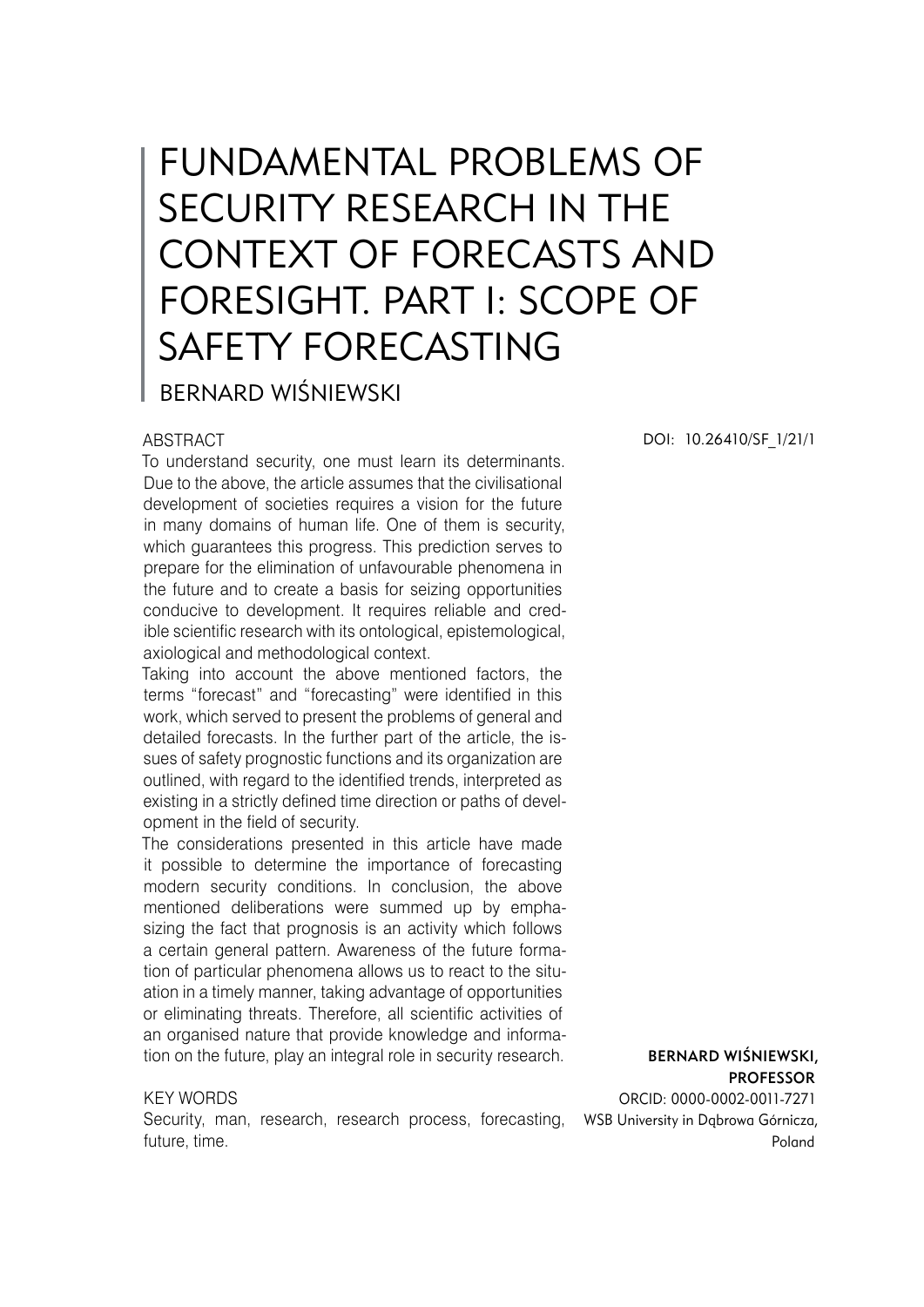### Introduction

Safety has been, is and will be the subject of extensive scientific research. It is an area of activity of many scholars who use scientific approaches to describe and to explain it by means of appropriate research techniques and instruments .

The circumstances of the modern world 'make security the most significant human value in the 21st century. The holistic nature of security determines that its permanent existence requires numerous specific measures to be taken. First of all, preventive measures aimed at counteracting the emergence of threats, secondly, preparatory measures in the event of their occurrence, further reaction after their emergence, and finally, reconstruction efforts. In the case of specified types of projects, it is necessary to decide on the scope and manner of the realisation of such projects"<sup>2</sup>. Moreover, "the security environment is characterized by a large association between different spheres of human existence. At first glance, often the same course of action finds a common point – security" .

Safety contains a variety of topics from many scientific disciplines. Analysing its essence only in some aspects not only narrows the problem, but often distorts what is most relevant in it, by implying the priority of the issues that are hereby presented" .

Security is a multidimensional concept , of extremely wide extent and significance . The essence of modern security has its origin in the human hierarchy of values, which ought to be based on its provision – regardless of the spectrum of domains and areas of operation. Due to the above, it is obvious that many definitions of the indicated concept have arisen – depending on the plane on which it is being considered .

Security is more and more often 'seen not only in terms of stability, but above all in terms of the free development of societies. This trend can easily be observed by an analysis of the evolution of the definition of security, indicating that there is a gradual shift away from the definition of security via the prism of the state to a perception of security in terms of society and the individual' .

In the same context, it needs to be acknowledged that there is currently a concept of 'extensive security', extended to include such elements as the welfare of the state, the civilisational development of society, and many more .

The new aspect of security is the fact that most of the dangers are common to many social strata. It is the result of the development of globalisation processes, which are even more relevant than in the 20th century. Changes in the social structure have led to the observation that

Por. S. Kamiński, *Nauka i metoda. Pojęcie nauki i klasyfikacja nauk*, TN KUL, Lublin 1992, pp. 13-18.

M. Gikiewicz, *Badania operacyjne bezpieczeństwa* [in:] *Nauki o bezpieczeństwie. Wybrane problemy badań*, red. nauk. A. Czupryński, B. Wiśniewski, J. Zboina, CN-BOP, Józefów 2017, p. 101.

M. Gikiewicz, *Zakończenie* [w:] Interdyscyplinarność *bezpieczeństwa. Teoria, praktyka, edukacja*, red nauk. M. Gikiewicz, M. Tryboń, A. Prędecka, A. Bralewski, SGSP, Warszawa 2017, p. 171.

J. Prońko, *Metafizyczne podstawy teorii bezpieczeństwa* [in:] *Bezpieczeństwo państwa (Dylematy i konsekwencje)*, red. nauk. B. Kaczmarczyk, B. Kogut, SA PSP, Kraków 2011, p. 22.

Por. P. Lubiewski, *Bezpieczeństwo państwa – reminiscencje*, Zeszyty Naukowe Państwowej Wyższej Szkoły Zawodowej im. Witelona i Legnicy, Legnica 2020, nr 34(1)/2020, p. 52-54.

More, M. Gikiewicz, R. Wróbel, P. Gromek*, Przegląd form edukacji społeczeństwa, prowadzonych kampanii informacyjnych (w kontekście edukacji na rzecz bezpieczeństwa),* Zeszyty Naukowe SGSP, Nr 48/2013, Warszawa 2013, p. 102.

B. Wiśniewski, R. Kowalski, J. Kozioł, M. Szyłkowska, *Bezpieczeństwo procesów decyzyjnych*, TUM, Wrocław 2018, p. 9.

 $rac{8}{9}$  Ibidem.

B. Wiśniewski, *System bezpieczeństwa państwa. Konteksty teoretyczne i praktyczne*, WSPol, Szczytno 2013, p. 43.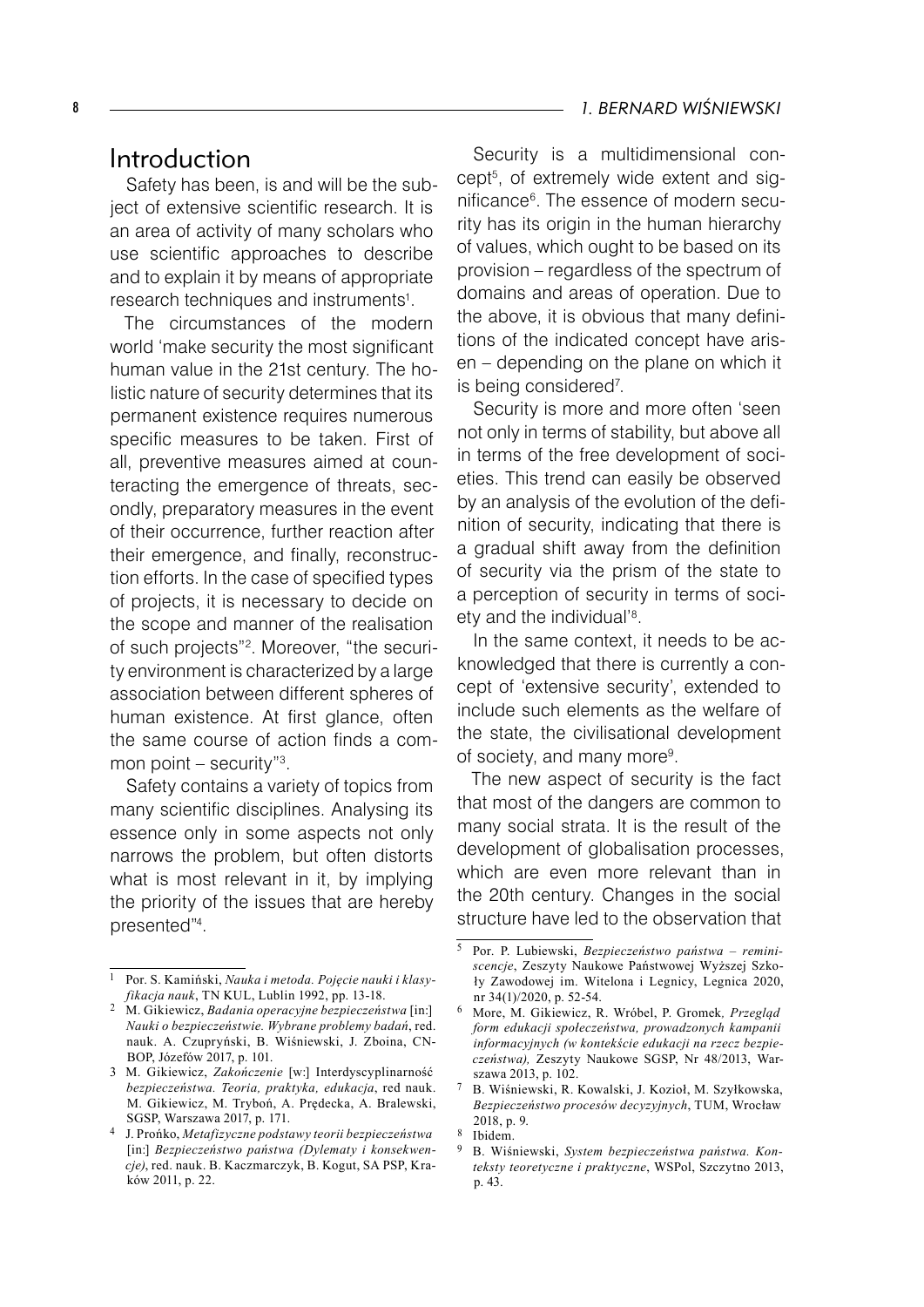both an individual and a community are increasingly vulnerable to threats, and at the same time can be understood as a source (carrier) of new hazards. As a consequence, it is to be expected that discussion and security research will explain the changes taking place and anticipate future risks, with reference to the ongoing cultural and demographic transformations and growing social inequalities<sup>10</sup>.

The aforementioned circumstances indicate that security concerns are strictly linked to human activities, and that they themselves are the result of deeply thought-out, multi-faceted collective actions<sup>11</sup>.

In the course of his rational activity, man has always formulated – in a more or less thoughtful way – guidelines and objectives<sup>12</sup> which are the product of his experiences and expectations. Nevertheless, he was only able to implement them if he possessed the ability to anticipate development processes. Therefore, it can be assumed that elements of forecasting have been present in human activity for a long time $13$ .

In the context of what has been contemplated so far, it is important to remark that 'we can divide the objectives between: strategic, tactical, operational. Strategic goals are set at the highest level and focus on broad and general problems. The tactical objectives focus on how to rationalise the actions necessary to achieve the strategic objectives. Operational aims, on the other hand, are set at the lowest level and relate to the short term associated with tactical goals"14.

Setting out the direction of the security environment is becoming increasingly complex. "It transpires that even a cursory analysis of development processes discloses their intricate nature. Thus, it is not possible to examine individual phenomena without relating to the overall changes taking place and the development processes of specific areas of social life. It is essential to identify the relationships between individual factors and the paths of their progress and to strive to discover the laws and regularities that shape them. Starting from the assumption that security is a social phenomenon, it can be concluded that the above statements also apply to its entirety"<sup>15</sup>. Processes the implementation of which is connected with the right to be safe. That right also being one of the most fundamental for man and society<sup>16</sup>. The highest ranked legal acts in the state provide for the above. This law is surely one of the most important values for entities, i.e. individuals, social groups, nations, states, as well as the international system<sup>17</sup>.

It is noteworthy that education for security has a special place in the discourse on defining directions for the development of the security environment. It is one of the basic ways of shaping safety

<sup>10</sup> A. Pieczywok, *Działania społeczne w sferze bezpieczeństwa wewnętrznego,* Wydawnictwo Naukowe Wyższej Szkoły Ekonomii i Innowacji w Lublinie, Lublin 2018, p. 6.

<sup>11</sup> R. Gwardyński, *Safety in Praxeological Approach,* [in:] *Security – Threats, Law and Organization. Schriften zu Mittel- Und Osteuropa in der Europäischen Integration. Band 24,* ed. B. Wiśniewski, G.G. Sander, P. Kobes, Verlag Dr. Kovač, Hamburg 2019, p. 11.

<sup>12</sup> More, M. Gikiewicz, *Analiza porównawcza planów zarządzania kryzysowego na szczeblu wojewódzkim*, Zeszyty Naukowe SGSP, Nr 44/2012, Warszawa 2012, pp. 27-28.

<sup>13</sup> Por. A. Zeliaś, *Teoria prognozy*, PWE, Warszawa 1984, s. 10 cit. in: W Kaczmarek, B. Wiśniewski, *Prognozowanie bezpieczeństwa*, [in:] *Bezpieczeństwo w teorii i badaniach naukowych. Wydanie drugie uzupełnione*, red. nauk. B. Wiśniewski, WSPol, Szczytno 2018, p. 57.

<sup>14</sup> More, M. Gikiewicz, Analiza porównawcza, wyd. cyt., p. 27.

<sup>15</sup> Por. A. Zeliaś, *Teoria prognozy*, PWE, Warszawa 1984, p. 10; W Kaczmarek, B. Wiśniewski, *Prognozowanie bezpieczeństwa ...*, op. cit. p. 57.

<sup>16</sup> More, P. Lubiewski, *Bezpieczeństwo państwa – reminiscencje...*, op. cit. pp. 51-52.

<sup>17</sup> J. Zając, *Bezpieczeństwo państwa*, [in:] *Bezpieczeństwo państwa. Wybrane problemy*, K.A. Wojtaszczyk, A. Materska-Sosnowska (red.), Warszawa 2009, p. 17.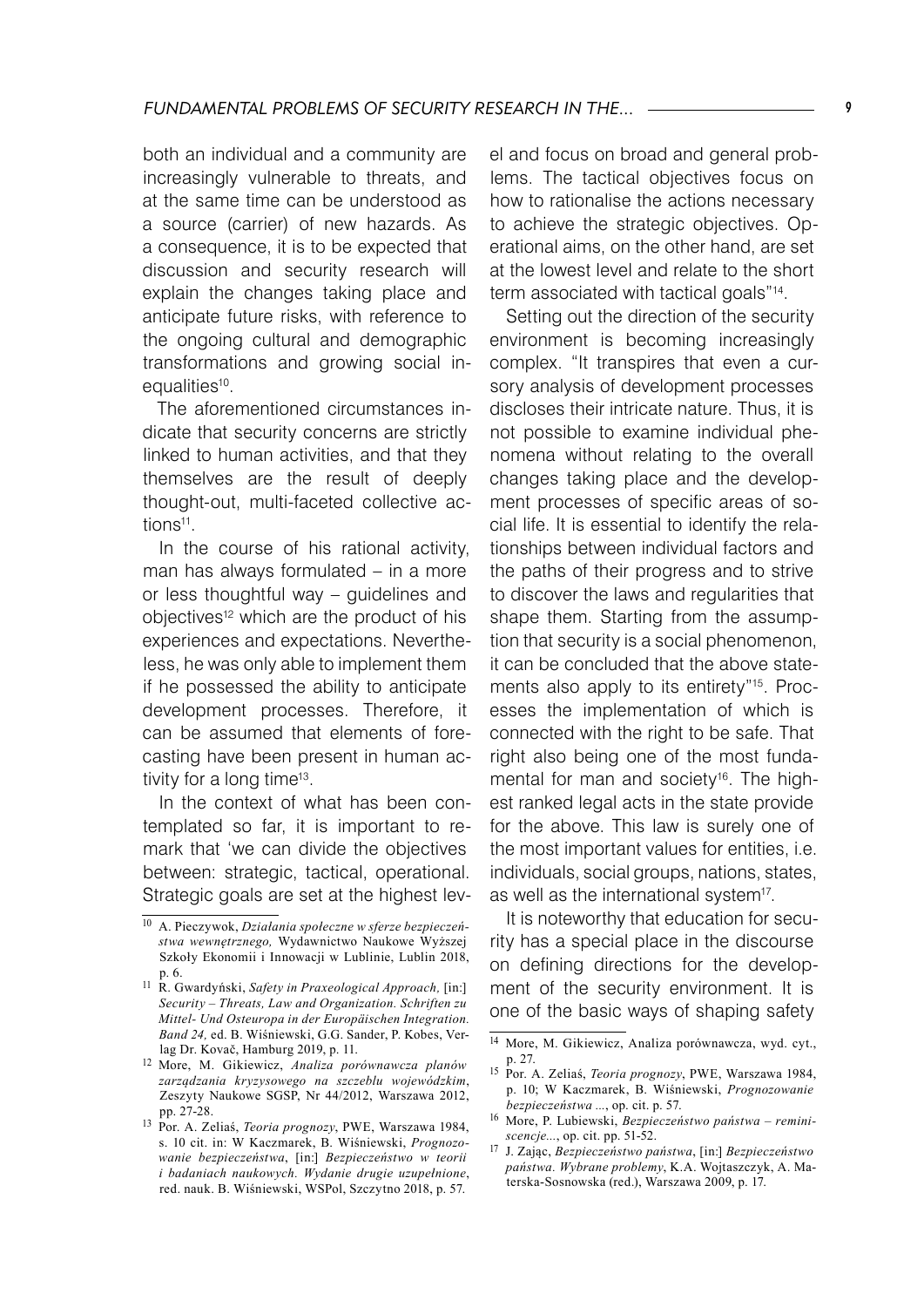and dealing with complex and conflicting events. Training for safety is an important part of the didactic and educational process and preventive measures, aimed mainly at civic education, communication and health and environmental awareness. It is also regarded as an essential element of education and preparation for work and life in modern conditions. The origins of emergency education appear in the family, and then undergo constant modification under the influence of the mass media, school, peer group, work and self-education. Many changes in people's defence awareness are caused by specific security conditions – both internal and external. General living standards, the level of political, military and public security threats, etc. are not without significance<sup>18</sup>.

### Foresight needs

In linguistic terms, forecasting is a noun derived from the word forecast, which is defined as "anticipation, development of scientific prognoses regarding the course of predicted processes and phenomena"19.

Bearing in mind the essence of security measures, it can be concluded that "forecasting stands for predicting future events, and its purpose is to reduce risk in the decision-making process"20.

Since we know what more or less forecasting is, it is time to raise the question: is the future really so vital in security research? The answer appears to be quite simple. After all, it would be possible to

cite human needs hierarchies classifying security at a very high grade. Let us try, nonetheless, to provide an answer to this problem via a micro-scale view. With the help of Walter Nieves, rushing to our aid, who believes that 'current events are recorded subjectively in the memory after they have been processed by the perception of the present and the future. So, going back to the question of whether we are the result of our objective past, the answer must be: no. We are constantly transforming and correcting our memories of past events, and by doing so, we are reshaping our relationship with the present and our expectations of the future. We can say with full justification that we are determined as much by what we expect from the future as by a subjective sense of our own future"<sup>21</sup>. Our future is in close connection with choices, preferably the right ones. At this point, we ought to invoke the words of Tadeusz Kotarbinski, who took the position stating that only the correct assumption of the future allows for well planned future actions and, consequently, the adoption of the right decision-making $22$ .

It seems legitimate to say that 'the result of prognostic studies shall be not only a vision of the future arrangement in each area of human endeavour, but also specific processes of development and structural change. The resulting picture should provide a holistic view of the projected future. This image consists of a set of detailed visualizations, referring to specific domains or specific categories of phenomena"<sup>23</sup>.

Concluding this part of the deliberations, it would seem pertinent to state that

<sup>18</sup> A. Pieczywok, *Edukacja dla bezpieczeństwa wobec teorii i praktyki kształcenia*, [in:] *Bezpieczeństwo w teorii i badaniach naukowych,* wyd. II uzupełnione i uaktualnione*,* red. nauk. B. Wiśniewski, Wyd. WSPol, Szczytno 2018, pp. 209-210.

<sup>19</sup> *Słownik języka polskiego*, Vol. 2, red. M. Szymczak, PWN, Warszawa 1979, p. 931.

<sup>20</sup> M. Sukiennik, *Prognozowanie i planowanie jako istotny czynnik rozwoju przedsiębiorstw przemysłu wydobywczego*, Górnictwo i Geoinżynieria, Nr 1/31, Akademia Górniczo-Hutnicza, Kraków 2007, p. 73.

https://journals.viamedica.pl/psychiatria (access: 20.03.  $2020$ ).

<sup>22</sup> More, T. Kotarbiński, *Walory dobrego planu*, PWN, Warszawa 1961.

<sup>23</sup> K. Secomski, *Prognostyka*, Wiedza Powszechna, Warszawa 1971, p. 14.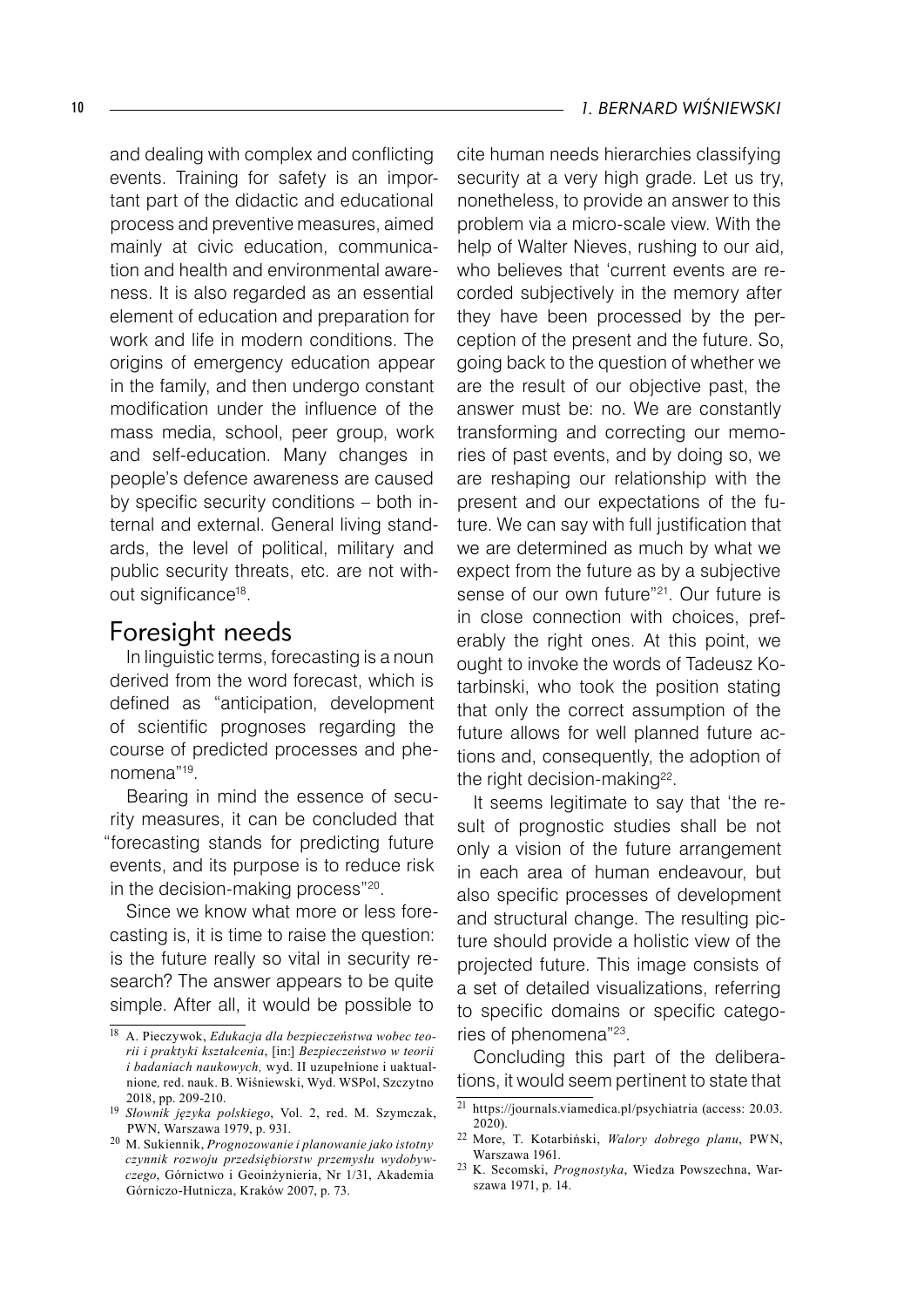'the past, present and future form a logically connected set of phenomena, allowing for precise directions and dynamics of change. The point is, therefore, that the basis for work on complex security problems should be, first and foremost, predictions concerning the evolution of hazards, i.e. studies on the future"24 .

The scientific exploration of the area of security is linked to a mission, namely the specific pursuit of particular longings25 . This quest in the context of security research takes on a strategic significance when it sets the direction and applies to the future, expresses the needs and challenges which become a part of the organisation's components, and the process of its accomplishment is attainable (credible)26 .

Security surveys make it feasible to formulate general and specific forecasts on a daily basis for practical applications. "This involves the prognosis of numerous tasks. It shows the future forms of developing phenomena and processes also enables the selection of optimal methods and modes of conduct<sup>27</sup>. Foresight empirical research is most frequently useful in programming and planning the evolution of diverse areas of social life. In addition – and this is worth emphasising – such a specific field of cognition as security"<sup>28</sup>. Continuing and generally speaking, it seems justified to state that "the examination of the correctness of developments, their principles and transformations in previous periods is the starting point for prognosis. In this perspective, there is initially a convergence of interest and nature of studies in the first research stages. The point is to thoroughly investigate the sources and causes of specific past and present phenomena. This is because, as has already been pointed out, the first step is to seek an initial reply to questions about the structure and image of a changing reality and the paths and orientations of the future<sup>29</sup>.

In summary, an essential point to emphasise is that 'the phenomenon of correlation of variables (...) lies at the heart of forward-looking. The only reason we expect the future to be similar to the past is because the future was comparable to the past. In another words, the fact that in the past we have observed certain correlations of variables causes us – in the hope that these correlations will also persist in the future – to try to formulate judgments, or forecasts, about such a future"30 .

I would like to conclude with a final point. Security forecasting is an indispensable research procedure, which proves the liability of security administrators and all those who strive for it in the executive domain.

# Identification of key concepts

The description of safety forecasting should be preceded by an explanation of the term 'forecasting', which is closely related to the term 'forecast', which means as much as it is:

- "prediction of future facts, events, phenomena, etc. based on justified, usually scientific, premises, data, calcula-

<sup>24</sup> W. Kaczmarek, B. Wiśniewski, *Prognozowanie bezpieczeństwa* ..., op. cit., p. 58.

<sup>25</sup> More, *Bezpieczeństwo w teorii i badaniach naukowych. Wydanie drugie uzupełnione*, red. nauk. B. Wiśniewski, WSPol, Szczytno 2018, p. 304.

<sup>26</sup> Por. K. Obłój, *Strategia organizacji*, PWN, Warszawa 1998, p. 235.

<sup>27</sup> More, M. Gikiewicz, *Metody programowania sieciowego w zarządzaniu bezpieczeństwem*, [w:] Pomorskie Forum Bezpieczeństwa, Wydział Dowodzenia i Operacji Morskich Akademii Marynarki Wojennej, wydanie 1, Zeszyt nr 1/2016, Gdynia 2016, s. 91-92.

 $\overline{^{29}}$  Ibid.

<sup>30</sup> J.B. Gajda, *Prognozowanie i symulacje w ekonomii i zarządzaniu*, Wydawnictwo C.H. Beck, Warszawa 2017, p. 101.

<sup>28</sup> Ibid.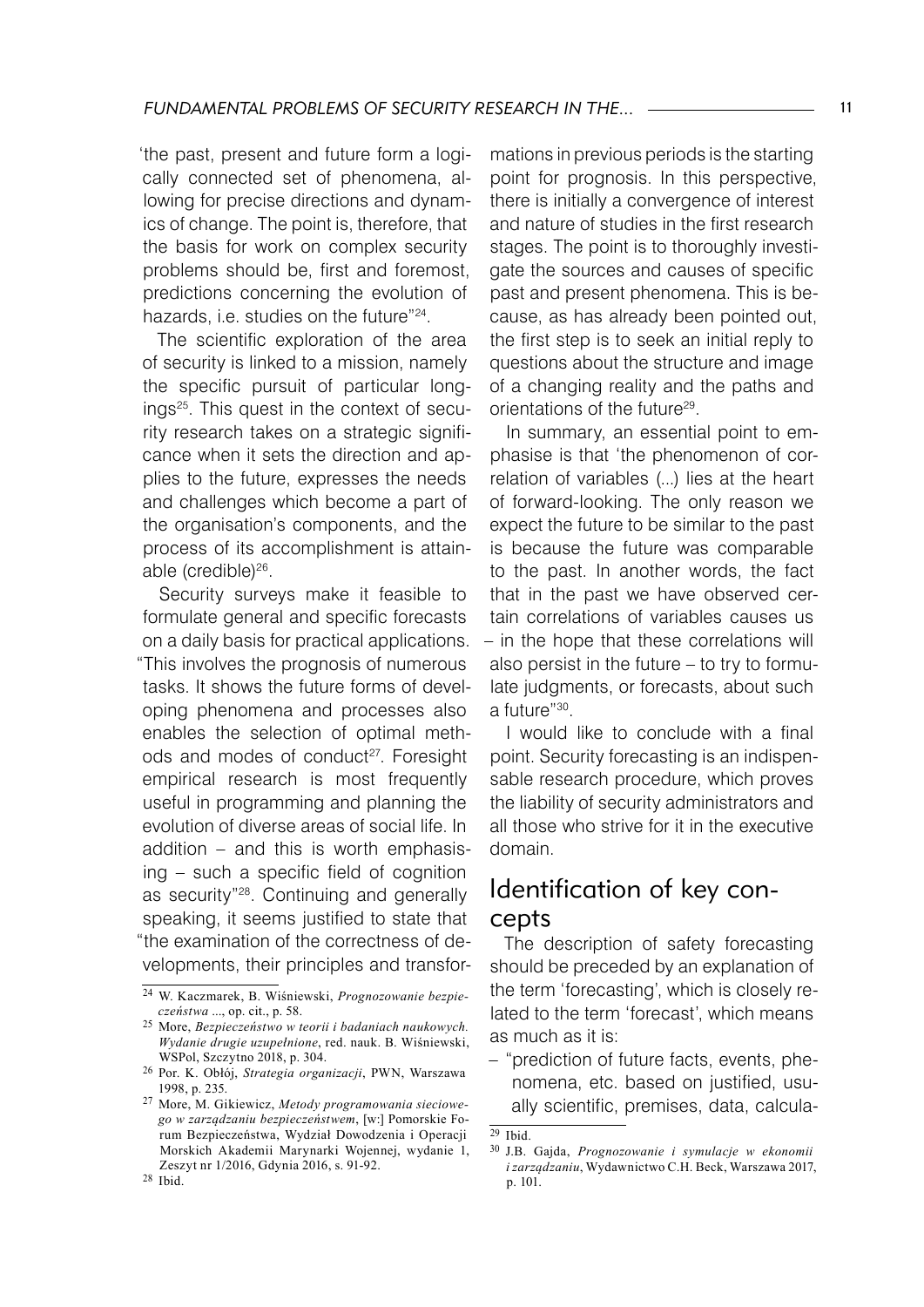tions, research, most often formulated by specialists in a given field"<sup>31</sup>:

- "prediction (of social processes, future facts, phenomena; announcing the course of events (...) based on rational premises and formulated by specialists"32 ;
- "anticipation of something: next events, possible course of something, future"33.

Generalising the above-mentioned terms, it can be assumed that the forecast amounts to a statement of facts, events and phenomena to occur in the future, established on the basis of the knowledge that uses the identifiable premises extracted from the course of the current tendencies. In the context of the aforementioned, it is vital to stress that the prognosis is based on research and expertise in a given field<sup>34</sup>.

Hence, dictionary definitions link the concept of 'prediction' to the future of a given phenomenon, object or theory.

Explanation of the term prognosis should be accompanied by the term prediction, which has been used relatively often up to this point. Generally speaking, prediction is nothing more than to deduce the unknown from familiar facts. Unknown events may be those that occur later than the time at which the forecast takes place or happened prior to the act of forecasting and are still ongoing in time, or occurred earlier than the time at which the prognosis is made and no longer exist at the time the forecast is made<sup>35</sup>. This classification allows for the

35 Ibidem, p. 176.

recognition that unknown events belong either to the past or to the future. On the contrary, known events are only those which have already passed and therefore belong to the past<sup>36</sup>.

It is therefore time to make an extended reference to prediction, which can generally be divided into rational and irrational.

"Rational predictions are said to be made when inference is a logical process that proceeds from the preconditions, i.e. from the set of facts belonging to the past and their interpretation, to the conclusions. If the rationale and course of reasoning is based on experience, but without the application of the principles of science, then we are discussing common-sense predictions. In turn, we talk about scientific foresight when the rules of science are used in the process of inference. This kind of prediction of the future makes it possible to separate this class, which is called forecasting"37. The second type of anticipation of the future is irrational prediction. "We deal with them when the rationale is not given and (or) the relationship between rationale and conclusion is not maintained. This group includes all fortune-telling, prophecies and forecasts which, it is well worth highlighting, do not necessarily need to be false"38.

In the context of prognosis, there are many definitions of forecasting. In the 1970s, Kazimierz Secomski saw forecasting as "a scientifically based and generally comprehensive forecast of the most probable course or image of development phenomena and processes"39. According to other authors, "forecasting is a scientifically justified idea of the

<sup>31</sup> *Wielki słownik języka polskiego (o-q),* red. nauk. S. Dubisz, PWN, Warszawa 2018, p. 937.

<sup>32</sup> W. Kopaliński, *Słownik wyrazów obcych i zwrotów obcojęzycznych z almanachem,* Wiedza Powszechna, Warszawa 1994, p. 413.

<sup>33</sup> M. Tytuła, J. Okaramus, *Słownik wyrazów obcych,* PWN, Warszawa – Bielsko-Biała 2011, p. 191*.*

<sup>34</sup> B. Wiśniewski, *Praktyczne aspekty badań bezpieczeństwa*, Difin, Warszawa 2020, p. 176.

<sup>36</sup> *Prognozowanie gospodarcze. Metody i zastosowania*, red. nauk. M. Cieślak, SGGW, Warszawa 1999, p. 15.

<sup>37</sup> W Kaczmarek, B. Wiśniewski, *Prognozowanie bezpieczeństwa* ..., wyd. cyt., Szczytno, p. 59.

<sup>38</sup> Ibid.

<sup>39</sup> Por. K. Secomski, *Prognostyka*, op. cit., p. 22.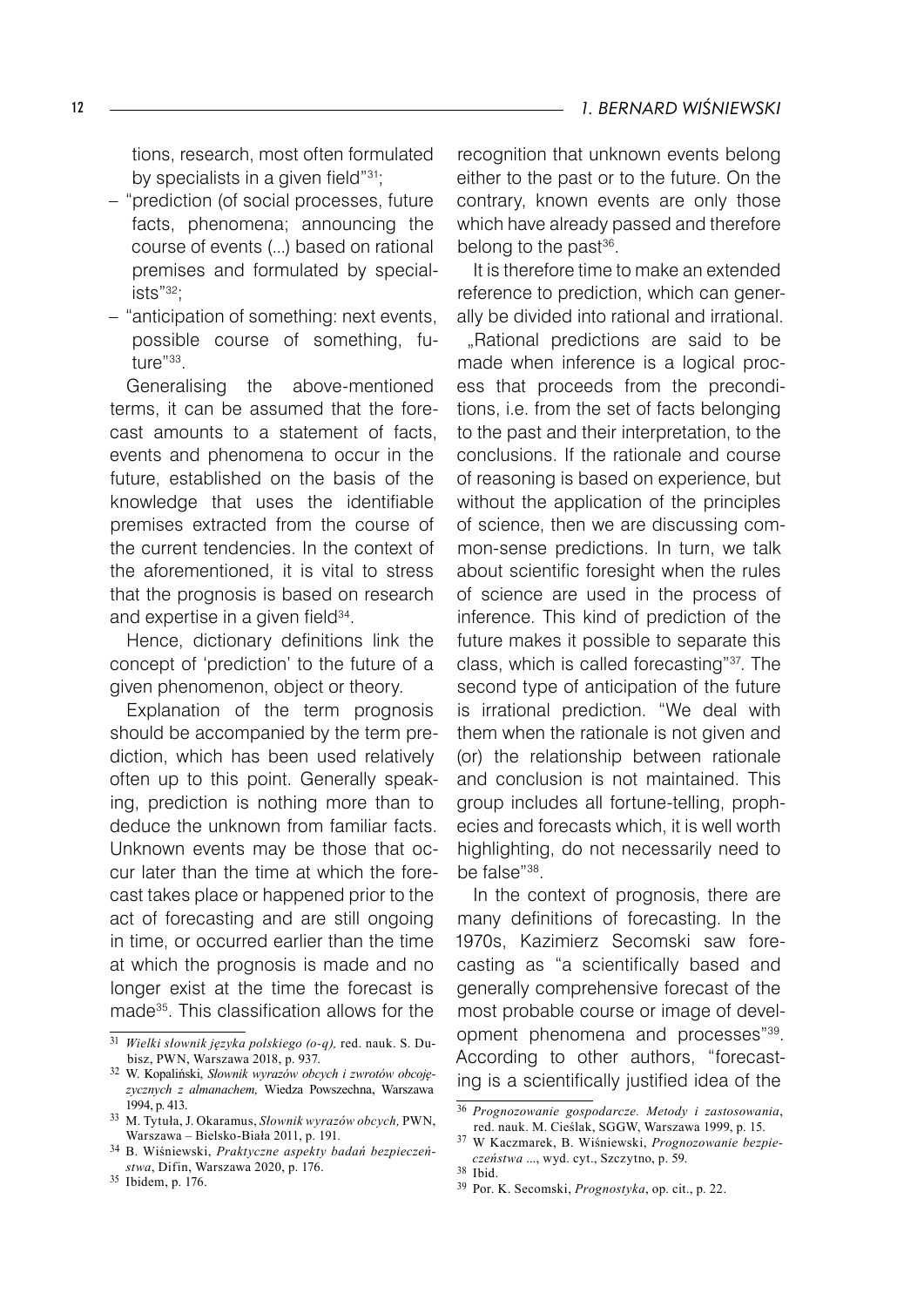future, defining in a given field of expertise an event not subject to observation. Prognosis is also information about the period of time (or space) within which the forecasted event is to take place"40 , and sometimes "prediction based on rational foundations, on knowledge; also the result of such a foresight"41.

The term 'forecast' has many synonyms. The words that are associated with it are: prediction, conjecture, counting, prognosis42 . The prognosis is mainly about: announcing something and predicting things.

For the sake of transparency, it should be assumed that the forecast will mean a judgment with the following characteristics:43

- formulated using scientific achievements;
- referencing to a specific future;
- verifiable empirically;
- uncertain, but accepted.

Literature has many viewpoints that regard the concepts of forecasting and prognosis as unambiguous. This is evidenced by the definition taken from the "Encyclopedia of organisation and management", which states that forecasting is "the scientific prediction of the presumed or most probable behaviour and state of an object in the future"<sup>44</sup>, whereby an object may be "any item, system, event, phenomenon or process". Perception of forecasting and prognosis in terms of synonyms is a fallacy, since the result of forecasting "presented in a prognostic

form is called a prognosis", whose inherent feature is its non-deterministic essence<sup>45</sup>.

Forecasting is the conclusion from the known about the unknown. "With a given state of knowledge, it is intended to provide the best possible idea of the future. It is, however, usually a very faint idea, typically much less accurate than we would wish. The name forecasting includes time-based inference, i.e. predicting the future course of events, as well as cross-sectional inference"46.

It can therefore be said that forecasting is rational foreseeing the future in a way that entails using scientific methods. It ought to be observed, however, that the use of these methodologies does not guarantee certainty as to the results of forecasting, but allows to secure a high level of its quality<sup>47</sup>. Anticipation of the future, and thus of something that may occur in the coming time<sup>48</sup>.

A man dealing with security at every phase of his operation "takes into account the circumstances that will accompany the transformation of this decision into reality; whether he is conscious of it or not, he anticipates the future"49.

Forecasting is particularly important because poor foresight may lead to a deterioration of the situation<sup>50</sup> as a consequence of lowering the level of security to below the acceptable threshold.

The big question here is: what is forecasting, then? In the context of what

<sup>40</sup> T. Grabiński, S. Wydymus, A. Zeliaś, *Metody prognozowania rozwoju społeczno-gospodarczego*, Akademia ekonomiczna, Kraków 1982, p. 14.

<sup>41</sup> T. Pszczołowski, *Mała encyklopedia prakseologii i teorii organizacji*, Ossolineum, Wrocław 1978, p. 188.

<sup>42</sup> W Broniarek, *Gdy Ci słowa zabraknie. Słownik synonimów. Wydanie II rozszerzone*, Akces, Brwinów 2010, p. 162.

<sup>43</sup> *Prognozowanie gospodarcze* ..., op. cit., p. 17.

<sup>44</sup> *Encyklopedia organizacji i zarządzania*, PWE, Warszawa 1981, p. 392.

<sup>45</sup> B. Wiśniewski, *Praktyczne aspekty badań ...*, op. cit., p. <sup>179</sup>. 46 J.B. Gajda, *Prognozowanie i symulacje* ..., op. cit.,

pp. 99-100.

<sup>47</sup> More, N. Iwaszczuk, P. Drygaś, P. Pusz, R. Pusz, *Prognozowanie gospodarcze*, Uniwersytet Rzeszowski, Rzeszów 2013, p. 82.

<sup>48</sup> B. Wiśniewski, *Praktyczne aspekty badań ...*, op. cit., p. 179.

<sup>49</sup> J.B. Gajda, *Prognozowanie i symulacje* ..., op. cit., p. 11.

<sup>50</sup> M. Sukiennik, *Prognozowanie i planowanie* ..., op. cit., p. 74.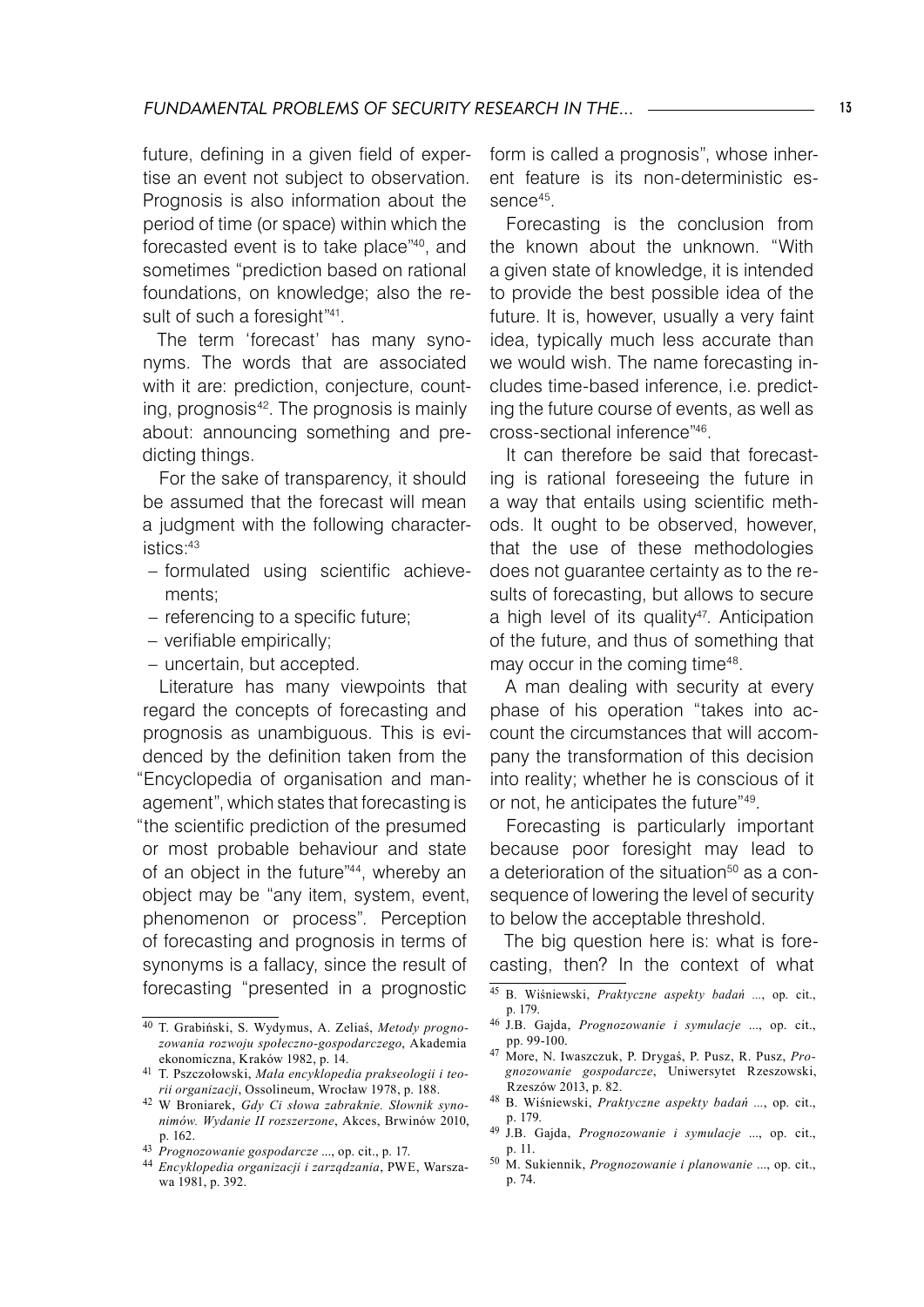has been contemplated so far, it can be presumed that forecasting of security is prediction based on the rules of scientific inference of the appearance of facts, events, safety-related phenomena and their course in order to provide the most probable outlook on the anticipated future.

Safety assessment is primarily about pinpointing:

- $-$  the level of security in the future;
- the identification of risk factors;
- determination of sources of threats threatening security<sup>51</sup>;
- tendencies and dynamics of security changes in the future;
- safety reserve with an indication of the possibility of their optimal use in the future;
- conclusions on the prevention of un-– desirable changes and, as a consequence, on possible modifications of safety measures or on the identification of measures that guaranteed an acceptable level of safety in the future.

Forecasting allows for answers to questions:52

- how can it be?
- why can it be like that?

The aim of forecasting security is also to create the conditions for achieving an acceptable level of safety in the future by preventing or minimising the effects of the harm expected.

In the predictive safety forecast, it is also worth to mention security styling. The concept of styling in the safety sciences has not yet been used. The term is quite common and gives meaning to certain activities in other scientific disci-

plines and areas of human functioning, such as history, philology, poetry, fashion and so forth. When talking about styling, personal safety has to be considered first and foremost. Most commonly, in lexical and dictionary terms, styling means consciously giving a statement, using appropriately selected linguistic means, the characteristics of a style different from that of the text. The styling therefore involves imitating certain patterns, which may be the language of the relevant historical period, a specific social environment, a chosen writer or a particular work. A stylization may involve the whole process of creation of a work or only certain parts of it, e.g. dialogues. Considering the meaningful context of a styling, one can notice its numerous ties with forecasting human safety. This is particularly evident in such areas of perceiving safety as: security culture, its axiology, psychology of hazards, sociology of safety or education for security. The styling of human security is mainly linked to such processes as: upbringing, socialisation<sup>53</sup>.

### Summary

The researchers dealing with the issue of security commonly point out that its essence rests in such forms of existence which ensure permanence, survival and development plus improvement<sup>54</sup>.

Today's rapidly evolving security landscape makes "future-oriented information crucial to successful management. As leaders have argued (...), one of the most important capacities of a modern manager should be the ability to employ the data available to him/her to make

<sup>51</sup> More, P. Lubiewski, *Zagrożenie – rozważania na gruncie teorii*, Zeszyty Naukowe Państwowej Wyższej Szkoły Zawodowej im. Witelona w Legnicy, Legnica 2020, nr 34(1)/2020, pp. 79-83.

<sup>52</sup> B. Wiśniewski, *Praktyczne aspekty badań ...*, op. cit., p. 179.

<sup>53</sup> A. Pieczywok, Stylizacja *bezpieczeństwa człowieka w środowisku społecznym,* Studia nad Bezpieczeństwem 2018, nr 3, p. 8.

<sup>54</sup> Szerzej, J. Świniarski*, O naturze bezpieczeństwa. Prolegomena do zagadnień ogólnych*, Agencja Wydawnicza ULMAK, Warszawa – Pruszków 1997, s. 170-184.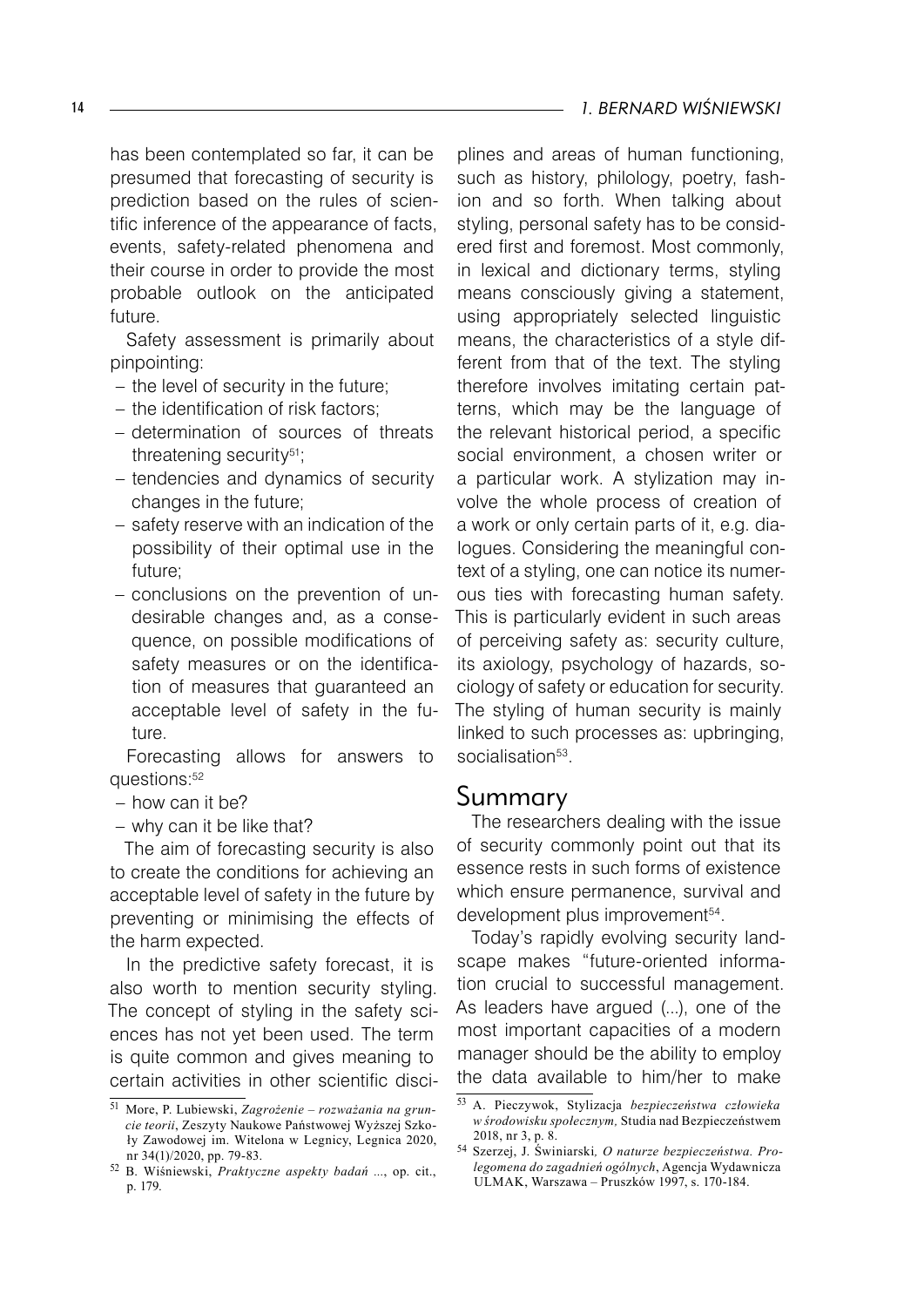forecasts and predict the future direction of phenomena (...). The more precisely professionals understand what to expect in the future, the more they will take up opportunities and avoid risks better (...). Forecasting is a skill the importance of which is constantly rising. Prognostic knowledge is becoming more and more valuable"55.

Safety forecasting is a complex process. Its slightest part is a simple act triggered by the perpetrator of the event with one arbitrary impulse (conscious or unconscious), i.e. the basic element of behaviour that is the root cause of the event<sup>56</sup>. Given the above, it needs to be concluded that only man can be the acting entity.

## Bibliography

- Bezpieczeństwo państwa (Dylematy i konsekwencje), red. nauk. B. Kaczmarczyk, B. Kogut, SA PSP, Kraków 2011.
- Bezpieczeństwo państwa. Wybrane problemy, red. K.A. Wojtaszczyk, A. Materska-Sosnowska, Warszawa 2009.
- Bezpieczeństwo w teorii i badaniach naukowych. red. nauk. B. Wiśniewski, WSPol, Szczytno 2011.
- Bezpieczeństwo w teorii i badaniach naukowych. Wydanie drugie uzupełnione, red. nauk. B. Wiśniewski, WSPol, Szczytno 2018.
- Broniarek W., Gdy Ci słowa zabraknie. Słownik synonimów. Wydanie II rozszerzone, Akces, Brwinów 2010.
- Buczyński J., Teoria bezpieczeństwa: procedury i metody badawcze, "Przegląd Naukowo-Metodyczny. Edukacja dla Bezpieczeństwa", Nr 2, Wyższa Szkoła Bezpieczeństwa, Poznań 2011.
- Czarnecki K.M., Błędy i pomyłki w badaniach naukowych (Opracowanie auto

refleksyjne), Zeszyty Naukowe Wyższej Szkoły Humanitas, Zeszyt nr 4/2009, Seria: Pedagogika, Sosnowiec 2009.

- Dittmann P., Prognozowanie w przedsiębiorstwie, Oficyna Wydawnicza, Kraków 2003.
- Encyklopedia organizacji i zarządzania, Polskie Wydawnictwo Ekonomiczne, Warszawa 1981.
- Gajda J.B., Prognozowanie i symulacje w ekonomii i zarządzaniu, Wydawnictwo C.H.Beck, Warszawa 2017.
- Gikiewicz M., Analiza porównawcza planów zarządzania kryzysowego na szczeblu wojewódzkim, Zeszyty Naukowe SGSP, Nr 44/2012, Warszawa 2012.
- Gikiewicz M., Badania operacyjne bezpieczeństwa, [w:] Nauki o bezpieczeństwie. Wybrane problemy badań, red. nauk. A. Czupryński, B. Wiśniewski, J. Zboina, CNBOP, Józefów 2017.
- Gikiewicz M., Metody programowania sieciowego w zarządzaniu bezpieczeństwem, [w:] Pomorskie Forum Bezpieczeństwa, Wydawca Wydział Dowodzenia i Operacji Morskich Akademii Marynarki Wojennej, wydanie 1, Zeszyt nr 1/2016, Gdynia 2016.
- Gikiewicz M., Wróbel R., Gromek P., Przegląd form edukacji społeczeństwa, prowadzonych kampanii informacyjnych (w kontekście edukacji na rzecz bezpieczeństwa), Zeszyty Naukowe SGSP, Nr 48/2013, Warszawa 2013.
- Gikiewicz M., Zakończenie, [w:] Interdyscyplinarność bezpieczeństwa. Teoria, praktyka, edukacja, red nauk. M. Gikiewicz, M. Tryboń, A. Prędecka, A. Bralewski, SGSP, Warszawa 2017.
- Grabiński T., Wydymus S., Zeliaś A., Metody prognozowania rozwoju społecznogospodarczego, Akademia ekonomiczna, Kraków 1982.
- Guła P., Prońko J., Wiśniewski B., Zarządzanie informacją w sytuacjach kryzysowych, WSA, Bielsko-Biała 2009.
- Gwardyński R., Safety in Praxeological Approach, [w:] Security – Threats, Law and Organization. Schriften zu Mittel-

<sup>55</sup> *Prognozowanie w zarządzaniu przedsiębiorstwem, Cz. I Wprowadzenie do metodyki prognozowania*, red. nauk. J. Nazarko, Politechnika Białostocka, Białystok 2004, p. 5.

<sup>56</sup> L. von Mises, *Ludzkie działanie. Traktat o ekonomii*, tłum. W. Falkowski, Instytut Ludwiga von Misesa, Warszawa 2007, p. 12.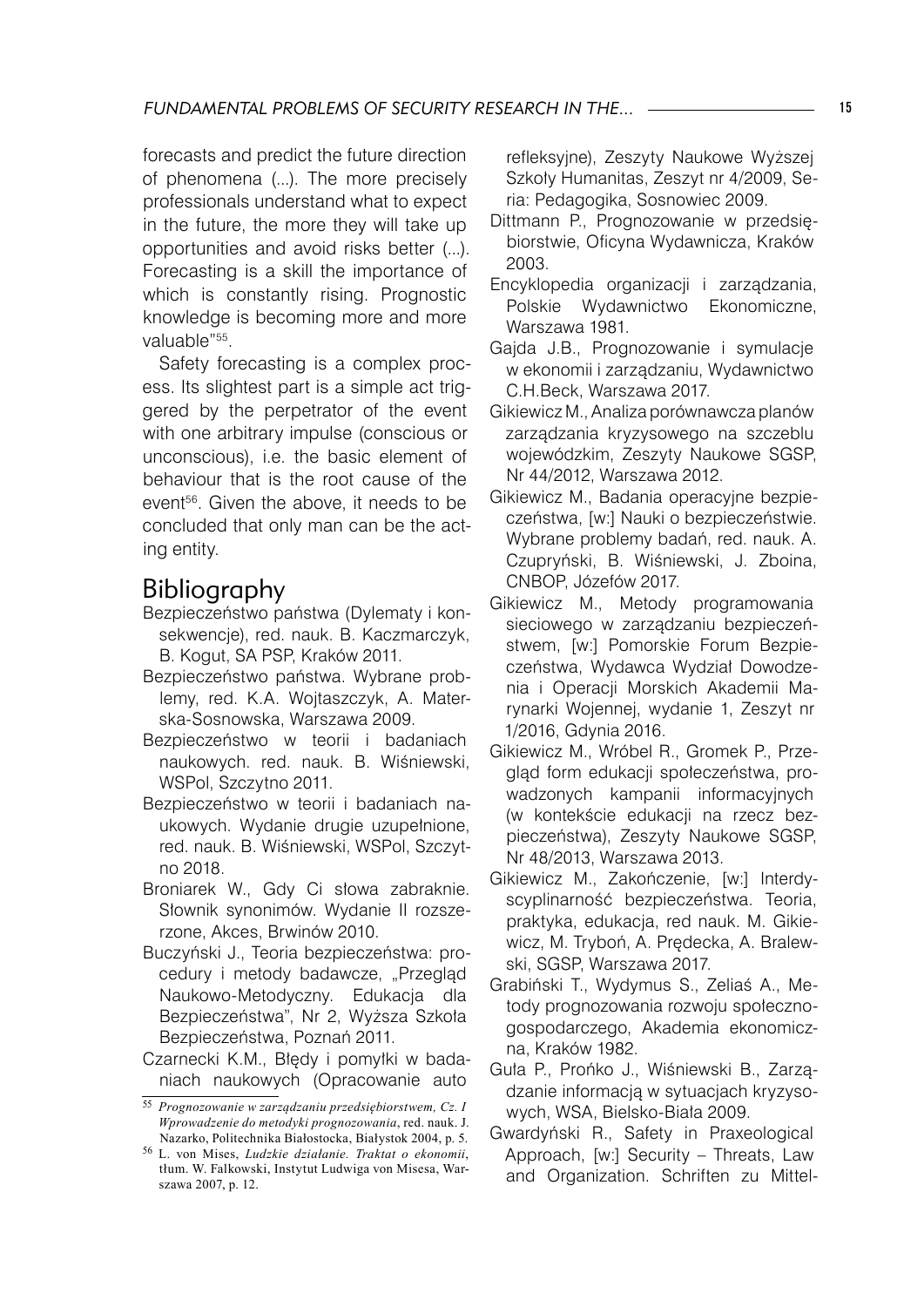#### 16 *1. BERNARD WIŚNIEWSKI*

Und Osteuropa in der Europäischen Integration. Band 24, ed. B. Wiśniewski, G.G. Sander, P. Kobes, Verlag Dr. Kovač, Hamburg 2019.

- https://journals.viamedica.pl/psychiatria (dostęp: 20.03.2020).
- Instytucje publiczne i prywatne w systemie zarządzania kryzysowego, red. nauk. B. Wiśniewski, J. Prońko, P. Lubiewski, Warszawa 2018.
- Interdyscyplinarność bezpieczeństwa. Teoria, praktyka, edukacja, red nauk. M. Gikiewicz, M. Tryboń, A. Prędecka, A. Bralewski, SGSP, Warszawa 2017.
- Iwaszczuk N., Drygaś P., Pusz P., Pusz R., Prognozowanie gospodarcze, Uniwersytet Rzeszowski, Rzeszów 2013.
- Kaczmarczyk B., Wiśniewski B., Gwardyński R., Security of an individual, Zeszyty Naukowe Państwowej Szkoły Zawodowej im. Witelona w Legnicy Nr 28 (3) / 2018, PWSZ, Legnica 2018.
- Kaczmarek W., Wiśniewski B., Prognozowanie bezpieczeństwa, [w:] Bezpieczeństwo w teorii i badaniach naukowych. Wydanie drugie uzupełnione, red. nauk. B. Wiśniewski, WSPol, Szczytno 2018.
- Kamiński S., Nauka i metoda. Pojęcie nauki i klasyfikacja nauk, TN KUL, Lublin 1992.
- Kopaliński W., Słownik wyrazów obcych i zwrotów obcojęzycznych z almanachem, Wiedza Powszechna, Warszawa 1994.
- Kotarbiński T., Walory dobrego planu, PWN, Warszawa 1961.
- Kuchta K., Tylek I., Rawska-Skotniczny A., Przyczyny i metody zapobiegania błędom ludzkim w inżynierskiej działalności budowlanej. Część I: Klasyfikacja źródła błędów, Przegląd budowlany, Nr 5/2017, Warszawa 2017.
- Lock D., Podręcznik zarządzania jakością, Warszawa 2002, s. 317.
- Lubiewski P., Bezpieczeństwo państwa – reminiscencje, Zeszyty Naukowe Państwowej Wyższej Szkoły Zawodowej im. Witelona w Legnicy, Legnica 2020, nr 34(1)/2020.
- Lubiewski P., Zagrożenie rozważania na gruncie teorii, Zeszyty Naukowe Państwowej Wyższej Szkoły Zawodowej im. Witelona w Legnicy, Legnica 2020, nr 34(1)/2020.
- Martyniak Z., Nowe metody i koncepcje zarządzania, Wydawnictwo Akademii Ekonomicznej w Krakowie, Kraków 2002.
- Nauki o bezpieczeństwie. Wybrane problemy badań, red. nauk. A. Czupryński, B. Wiśniewski, J. Zboina, CNBOP, Józefów 2017.
- Obłój K., Strategia organizacji, PWN, Warszawa 1998.
- Obrona cywilna (niemilitarna) w obronie narodowej III RP, red. nauk. W. Kitler, AON, Warszawa 2001.
- Pieczywok A., Działania społeczne w sferze bezpieczeństwa wewnętrznego, Wydawnictwo Naukowe Wyższej Szkoły Ekonomii i Innowacji w Lublinie, Lublin 2018.
- Pieczywok A., Edukacja dla bezpieczeństwa wobec teorii i praktyki kształcenia, [w:] Bezpieczeństwo w teorii i badaniach naukowych*,* wyd. II uzupełnione i uaktualnione*,* red. nauk. B. Wiśniewski, WSPol, Szczytno 2018.
- Pieczywok A., Stylizacja bezpieczeństwa człowieka w środowisku społecznym*,*  Studia nad Bezpieczeństwem 2018, nr 3.
- Pokruszyński W., Piwowarski J., Bezpieczeństwo. Teoria i praktyka, WSBPiI "Apeiron", Kraków 2019.
- Prognozowanie gospodarcze. Metody i zastosowania, red. nauk. M. Cieślak, SGGW, Warszawa 1999.
- Prognozowanie w zarządzaniu przedsiębiorstwem, Cz. I Wprowadzenie do metodyki prognozowania, red. nauk. J. Nazarko, Politechnika Białostocka, Białystok 2004.
- Prognozowanie w zarządzaniu przedsiębiorstwem, Cz. IV Prognozowanie na podstawie modeli trendu, red. nauk. J. Nazarko, Politechnika Białostocka, Białystok 2017.